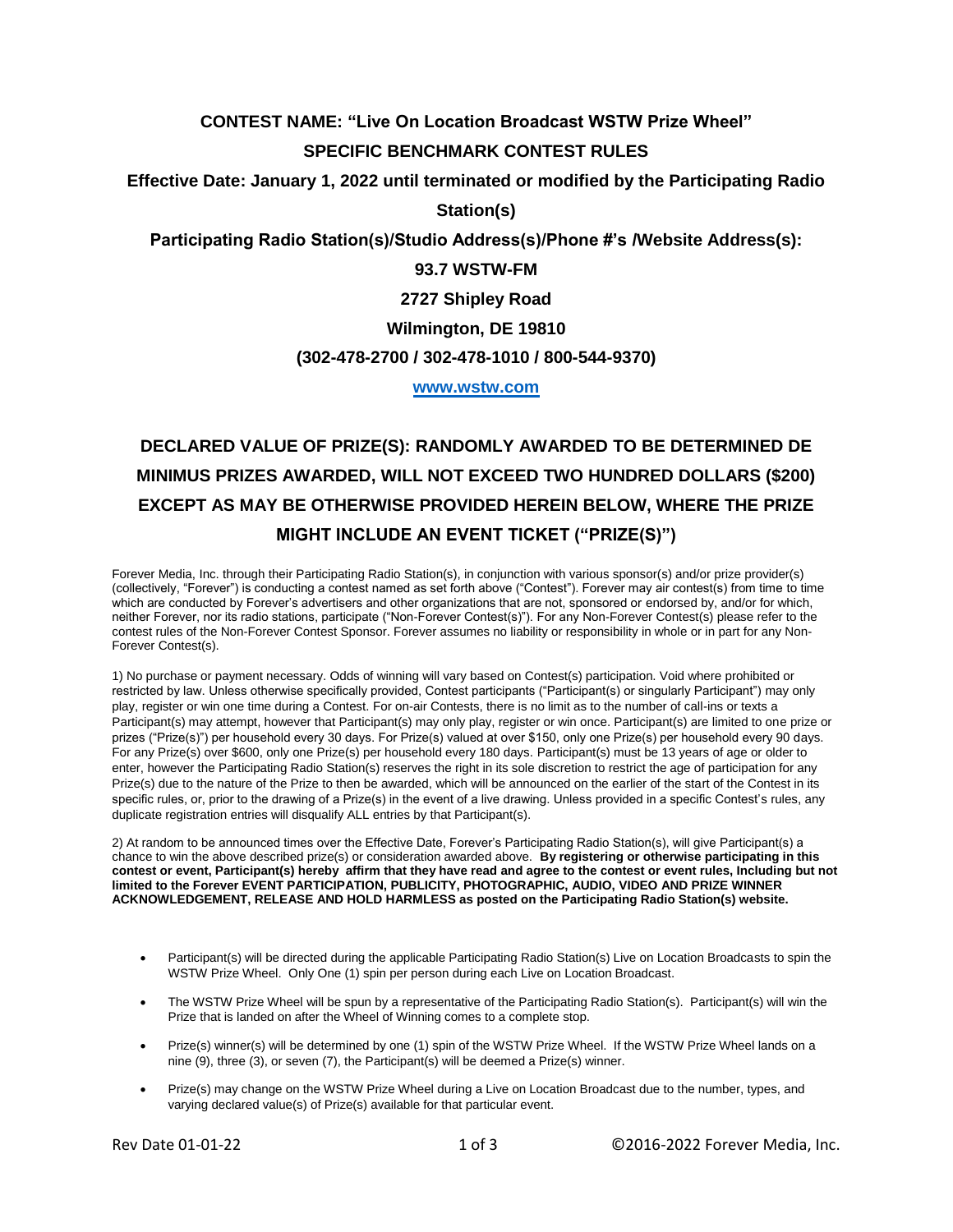- Prizes may include certificates for merchandise, services, concert tickets, amusement park passes and other prizes with a value of each prize awarded not to exceed \$200.00 (except as may be otherwise provided herein where the Prize(s) might include an Event ticket). The station may award more than one Prize(s) per broadcast to more than one winner based on the number of Prize(s) available.
- Event contingent on and subject to any and all Sponsor Location/Venue COVID 19 rules and regulations in place at the time of the Event.
- Must be 18 years of age or older to enter and must possess a valid State issued Driver's License or State issued Identification Card to be a Participant and to pick up the Prize(s).
- Winning Participant(s) will be announced on the air and/or on the Participating Radio Station(s) website and/or will be notified by the preferred phone number or email provided by the Participant(s) in the event of a registration.
- Winners are responsible for completing all required paperwork concerning the delivery of their Prize(s). Including but not limited to the Forever EVENT PARTICIPATION, PUBLICITY, PHOTOGRAPHIC, AUDIO, VIDEO AND PRIZE WINNER ACKNOWLEDGEMENT, RELEASE AND HOLD HARMLESS as posted on the Participating Radio Station(s) website. Prize(s) winners are responsible for any additional expenses beyond the specifics detailed such as transportation to and from the event and parking fees to the venue.
- Prize(s) may be time sensitive. Unless otherwise notified by the Participating Radio Station(s), winner(s) must pick up their Prize(s) on the earlier of: (i) noon two (2) business days prior to the date of a time specific contest, concert, or event, or (ii) thirty (30) days from the Prize(s) award. Proper photo ID will be required to pick up a Prize(s) at the Participating Radio Station(s) or, in the event that a specific Prize(s) must be picked up at a venue will call window, proper Photo ID for that Winner will be required. Winners are hereby advised and acknowledge that Event admission Prize(s) may be issued by the Prize(s) Event Venue in e-ticket or other electronic delivery form, which would require Winners to supply a valid email address to Forever in advance. Winners are responsible for notifying Forever of their receipt of any electronic tickets and agrees to hold Forever harmless from and any all claims regarding the electronic transmittal of any Venue electronic ticket failure or discrepancy.
- If any concert or event is cancelled, no other Prize(s) will be substituted.
- Prize(s) encompassing Restaurant gift certificate(s) have no cash value and may have redemption restrictions such as not being redeemable for purchase of alcohol and/or the gratuity. All restaurant gift certificates Prize(s) Winners are responsible for confirming with the particular restaurant gift certificate venue regarding any restrictions prior to use.
- Winners are responsible for completing all required paperwork concerning the delivery of their Prize(s). Any Forever Contest(s) winner who during the course of a calendar year wins more than \$600 in prizes in the aggregate from Forever and/or a participating Vendor or Sponsor for those Contest(s) will receive an IRS Form 1099 from Forever, or as otherwise specifically provided in the rules for that Contest.
- **Prize(s) that might include either a specific or random prize that includes the award of event tickets to a concert venue or other event ("Event") may have varying de minimus declared values that exceed the \$200 Declared Value of Prize(s). In addition, this type of Event may also include a meet and greet and/or backstage pass and/or VIP opportunity on a case-by-case basis. If a meet and greet, backstage pass opportunity is available for a particular Event it will be announced in advance of that Event, and the value of the meet and greet and/or backstage pass will be declared at 150% of the base floor premium seat and included as an add on to the per ticket value ("Prize(s)").**
- All Contest Participant(s) are also advised that any Prize(s) for a particular Forever Contest may be supplied by a Record Label, Event Promoter, or other type Sponsor ("Prize(s) Provider"). In such case where the Prize(s) Provider is not a traditional over the air advertiser, the Participating Radio Stations will advise such over the air, during the contest at random times.
- The Forever Participating Radio Station(s) may from time to time work in conjunction with artists, concert promoters and various venues throughout our listening area to provide contestants the opportunity to win tickets and sometimes meet performers or personalities backstage and/or communicate with the performers or personalities via internet or social media as part of a contest or promotion. In such case, the Participating Radio Station(s) will be notified not later than 24 hours prior to the event where possible. This opportunity is at all times subject to the sole discretion of the performer and the controlling venue or the Participating Radio Station(s) and subject to change at any time. With this in mind, there may be situations where the Forever Participating Radio Station(s) and the promoter and/or the venue cannot be held liable for, including but not limited to: changes to the time, place, method, procedure, acts of god, technical or logistical difficulties or cancellation of the event and or applicable interface with the performer or personality interface sessions at any time. In all cases of performer or personality interface, Winner(s) are responsible for arriving or being available for the interface at the predetermined time and may not be intoxicated or under the influence of any substance, Winners that miss the predetermined time or are visibly impaired or act in appropriately as, determined in the sole discretion of the performer, and/or personality, and/or any Forever Media employee and/or artist management at their sole discretion, will forfeit their